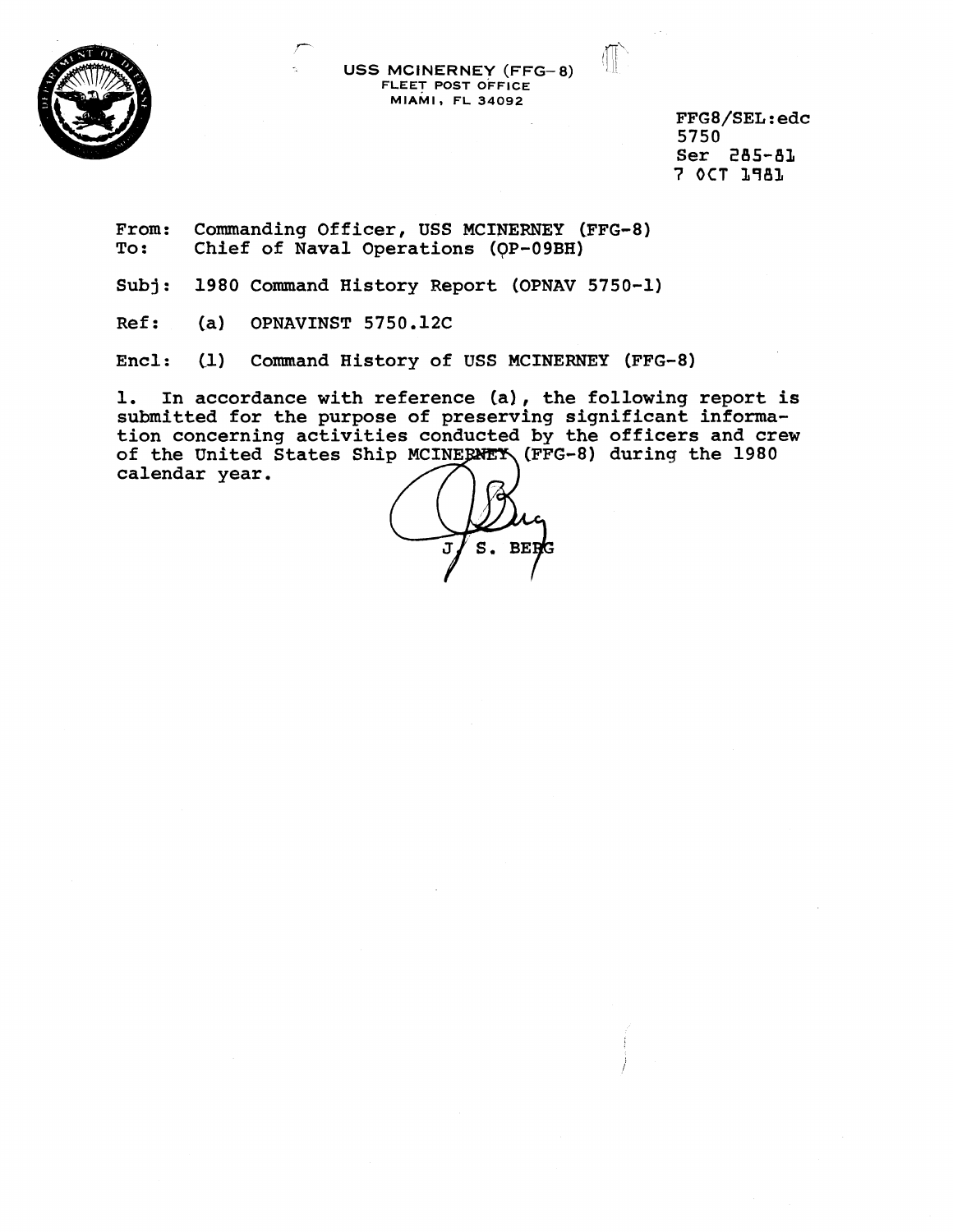## Shipboard Command Structure

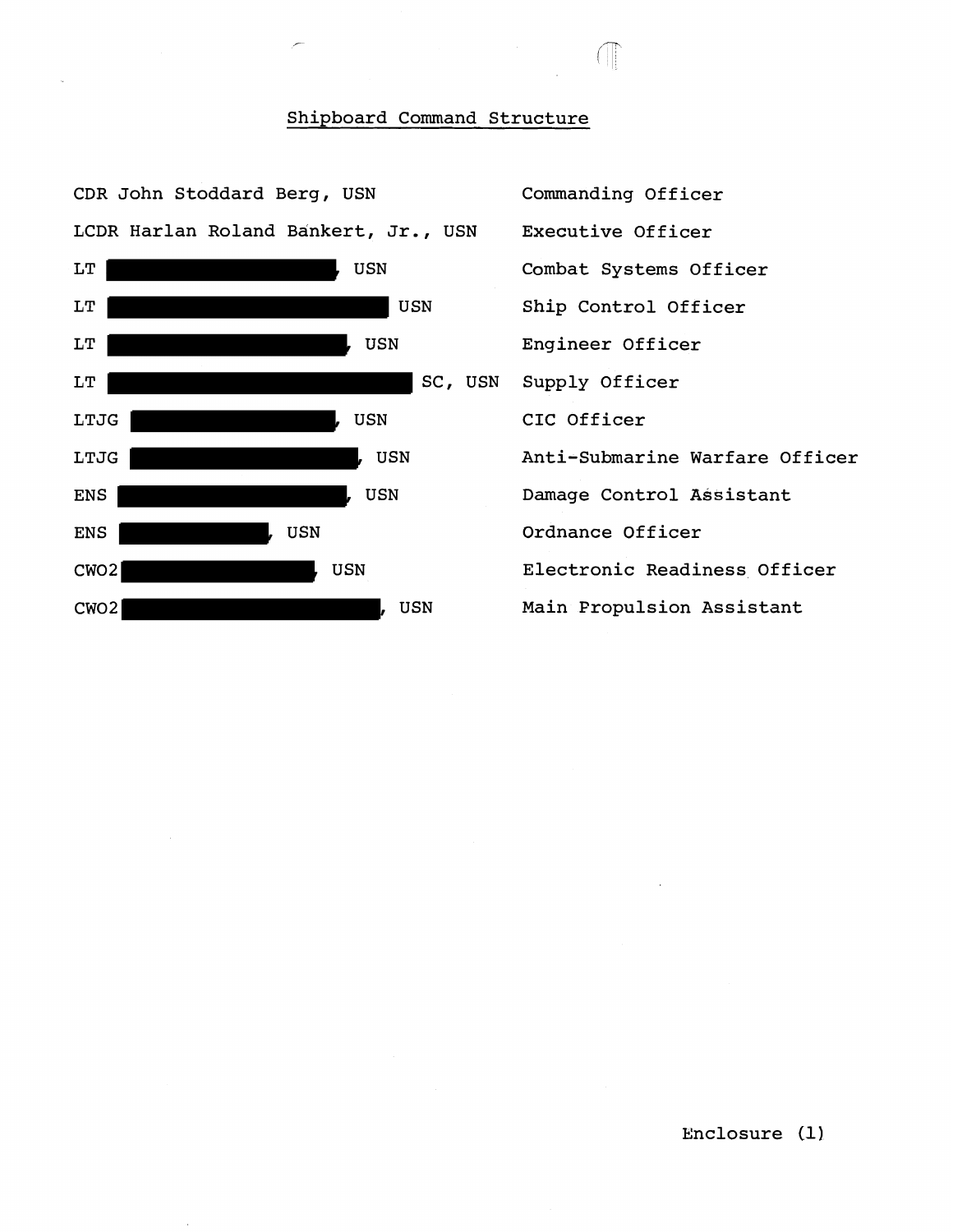## Historical Narrative

The Guided Missile Frigate MCINERNEY (FFG-8) was launched on 4 November 1978 during ceremonies held at the Bath Iron Works, Bath, Maine. Principal speaker during the ceremonies was the Honorable Thomas J. McIntyre, United States Senator from New Hamshire. Sponsor for the launching was Mrs. Joan Phyllis McInerney Kelly, daughter of Vice Admiral Francis Xavier McInerney.

On 19 November 1979, the United States Navy accepted delivery of the first followship of the OLIVER HAZARD PERRY Class of Guided Missile Fast Frigates (FFG). Built by Bath Iron Works, Bath Maine, the vessel was delivered eleven weeks ahead of schedule and more than four million dollars under the original target cost.

On 15 December 1979, the United States Ship MCINERNEY was commissioned at the Bath Iron Works. Commander John Stoddard Berg, USN, accepted command of the warship. The principal speaker at the commissioning ceremonies was the Honorable Edward Hidalgo, Secretary of the Navy.

## Chronological Order of Events

1978

04 November The Guided Missile Frigate MCINERNEY (FFG-8) is launched during ceremonies held at the Bath Iron Works, Bath, Maine.

1979

- 19 November The United States Navy accepts delivery of the United States Ship MCINERNEY (FFG-8) during ceremonies held at the Bath Iron Works, Bath, Maine.
- 15 December The United States Ship MCINERNEY (FFG-8) is commissioned during ceremonies held at the Bath Iron Works, Bath, Maine. Principal speaker during the commissioning ceremonies is The Honorable Edward Hidalgo, Secretary of the Navy.

1980

- 28 January Underway from Bath Tron Works enroute homeport, Naval Station Mayport, Florida.
- 01 February Inport Naval Education and Training Center, Newport, Rhode Island. Officers and crew present group tours to students attending the Surface Warfare Officers Course,

Enclosure (1)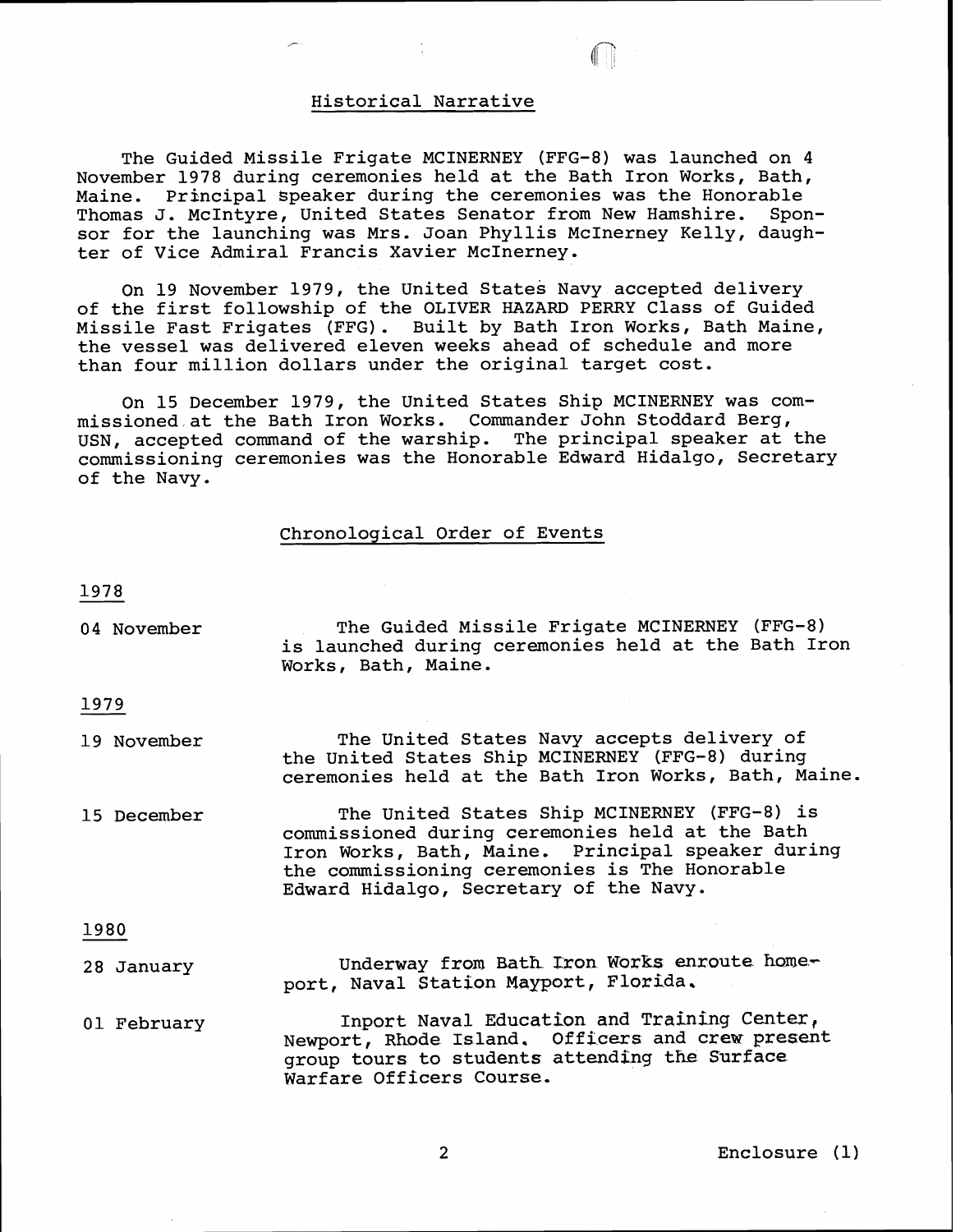, - 04 February  $Underway$ , enroute Naval apons Station, Yorktown, Virginia.

05 February Inport Naval Weapons Station, Yorktown, Virginia. On load of 76mm ammunition and MK-46 Enti-Submarine Torpedoes.

06 February Underway, enroute Naval Station Mayport, Florida.

08 February Inport Naval Station Mayport, Florida. Rear Admiral Kinnebrew, Commander Cruiser Destroyer Group Twelve meets ship upon arrival.

18 February Underway, enroute Port Everglades, Florida. MCINERNEY begins preparations for the conduct of FFG-8 Weapon Systems Accuracy Trials (WSAT).

20 February Inport Port Everglades, Florida.

23-26 February MCINERNEY conducts independent at-sea operations in support of WSAT on the Atlantic Underwater Test and Evaluation Center (AUTEC) Range off of Andros Island, Bahamas.

26 February Inport Nassau, Bahamas.

27 February Underway, enroute United States Naval Base, Guantanamo Bay, Cuba.

29 February Inport Naval Station Guantanamo Bay, Cuba. Begin operations (both pierside and at-sea) in support of Crew Refresher Training.

08 March Underway, enroute Naval Station Mayport, Florida.

11 March Inport Naval Station Mayport, Florida.

25-27 March Daily operations conducted in the Jacksonville, Florida Operating Areas. MCINERNEY returns to her assigned berth in Naval Station Mayport following the conclusion of each day's evolutions.

14 April Underway, enroute Charleston, South Carolina.

14-18 April During this period, MCINERNEY involved in conducting on-board Ship's Electromagnetic Compatibility/Interference Program (SEMCIP).

15 April MCINERNEY arrives in Charleston harbor. Charleston Shipyard Engineers arrive on board by boat and assist ship's force in the conduct of SEMCIP .

Enclosure (1)

3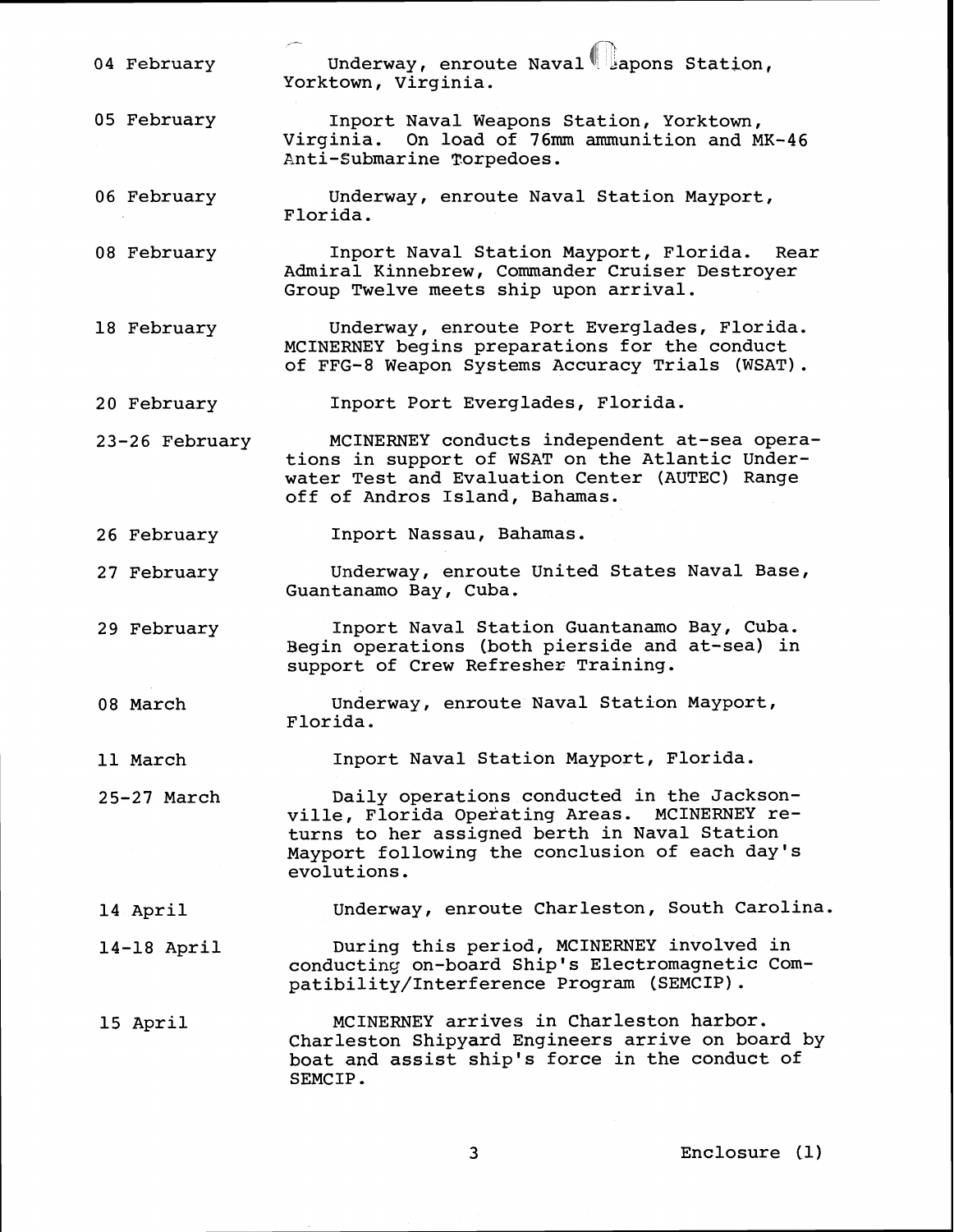16 April Enroute to Bath Iron Works, Bath, Maine.

, -

18 April

Inport Bath Iron Works, Bath, Maine. SEMCIP evaluation completed. MCINERNEY begins preparations for Final Contractor Trials (FCT).

## 21 April Underway, enroute anchorage Booth Bay Harbor,<br>Maine. Upon anchoring, the Navy Board of Inspec-Upon anchoring, the Navy Board of Inspection and Survey embarks onboard. MCINERNEY begins Final Contractor Trials.

22 April Inport Bath Iron Works, Bath, Maine. Final Contractor Trials are completed.

<sup>24</sup>April - MCINERNEY begins a scheduled Post-Shakedown Availability (PSA) and Light Airborne Multi-purpose System (LAMPS) MK-III Ship/Air Weapon System installation. During the following months of April through November, seven thousand pounds of electronics are placed in the Combat Information Center (CIC) and associated electronic equipment rooms. A twenty-two plus ton Recovery, Assist, Securing and Traversing System [RAST) is integrated into the flight/hanger deck with a RAST Control Station built within the ship's Central Office Complex (COC) occupying part of the space reserved for the ship's offices. A Horizon Reference System is mounted above the hangers, aircraft parts storage spaces are remodeled, aircraft maintenance facilities are reconfigured, and finally flight deck lighting and markings are altered to accomodate the operating requirements of the SH-60B SEAHAWK experimental LAMPS helicopter. In conjunction with the regularly scheduled PSA work schedule, the ship is further modernized with the installation of the AN/SQS-56 Sonar and AN/SLQ-32(V)2 Electronic Warfare Systems.

- 12 November Underway, enroute Boston Operating Areas in support of PSA Sea Trials. Prior to getting underway, while still dockside, MCINERNEY successfully conducts link-up<br>operations with a LAMPS MK-III SH-60B helicopter. This operations with a LAMPS MK-III SH-60B helicopter. marks the first time that an ASW configured helicopter has exchanged tactical and navigational data via a data link to a United States Naval warship. The helicopter<br>is piloted by LT **1988**, Airborne Tactical Office: is piloted by LT , airborne Tactical Officer<br>(ATO) is LCDR , The shipboard Air Tactical The shipboard Air Tactical Control Officer (ATACO) is LT .
- 15 November Inport Bath Iron Works, Bath, Maine.
- 21 November Underway, enroute Naval Weapons Station Earle, New Jersey.
- 22 November Inport Naval Weapons Station Earle, New Jersey. Onldad 76mm ammunition and MK-46 Anti-Submarine Torpedoes.